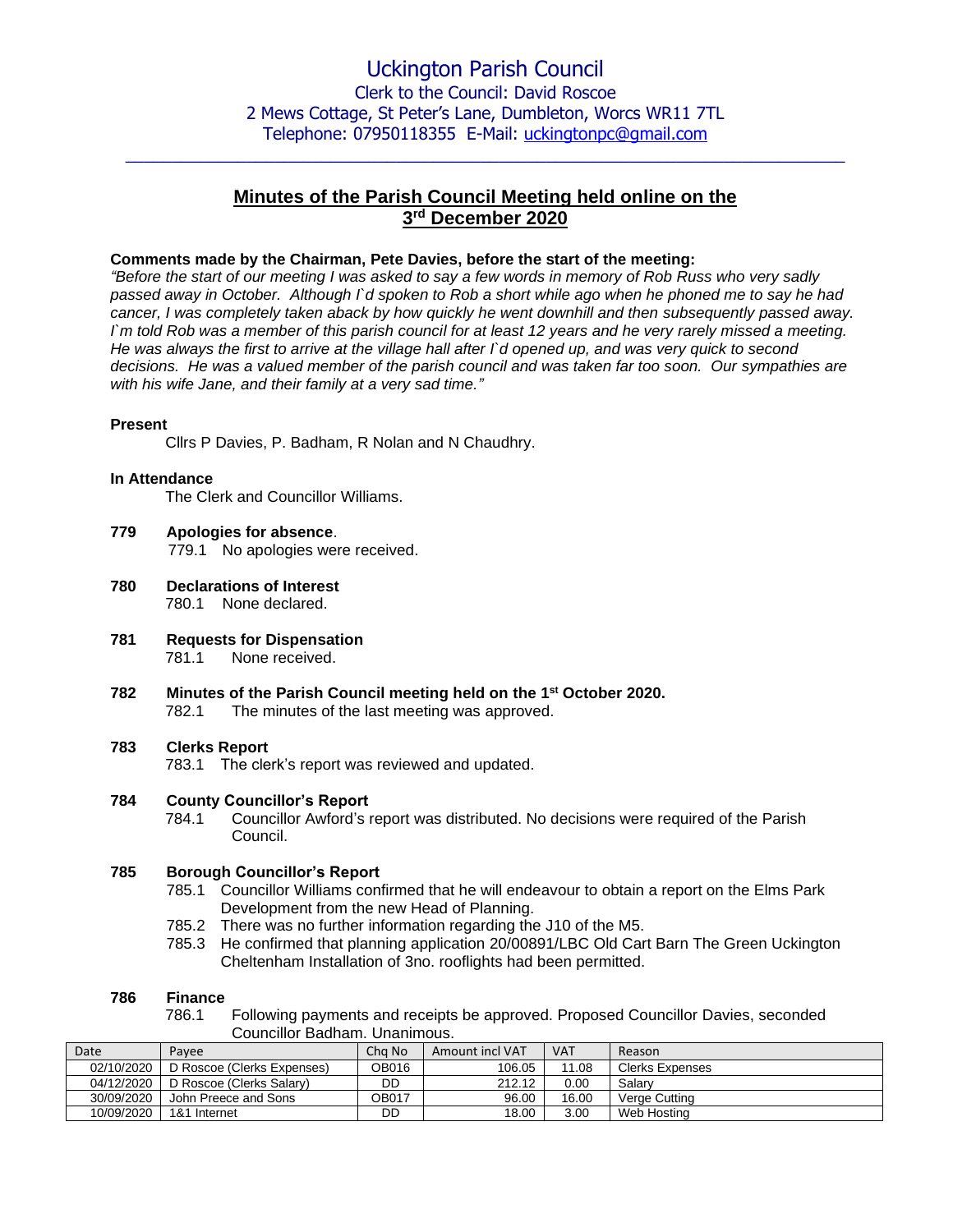# Uckington Parish Council Clerk to the Council: David Roscoe

# 2 Mews Cottage, St Peter's Lane, Dumbleton, Worcs WR11 7TL

Telephone: 07950118355 E-Mail: [uckingtonpc@gmail.com](mailto:uckingtonpc@gmail.com)  $\_$  , and the set of the set of the set of the set of the set of the set of the set of the set of the set of the set of the set of the set of the set of the set of the set of the set of the set of the set of the set of th

| 04/01/2021  |                                                                                                | D Roscoe (Clerks Salary)                                                         | DD.          | 212.12                                                                               | 0.00 | Clerks Salary                                                                          |  |  |
|-------------|------------------------------------------------------------------------------------------------|----------------------------------------------------------------------------------|--------------|--------------------------------------------------------------------------------------|------|----------------------------------------------------------------------------------------|--|--|
| 04/12/2020  |                                                                                                | D Roscoe (Clerks Expenses)                                                       | <b>OB018</b> | 65.61                                                                                | 2.00 | <b>Clerks Expenses</b>                                                                 |  |  |
|             | 786.2                                                                                          |                                                                                  |              |                                                                                      |      | It was resolved that the Financial Statement be accepted . Proposed Councillor Davies, |  |  |
|             |                                                                                                | seconded Councillor Badham, Unanimous.                                           |              |                                                                                      |      |                                                                                        |  |  |
|             | 786.3<br>It was resolved that the clerk's salary and expenses be approved. Proposed Councillor |                                                                                  |              |                                                                                      |      |                                                                                        |  |  |
|             |                                                                                                | Davies, seconded Councillor Nolan. Unanimous.                                    |              |                                                                                      |      |                                                                                        |  |  |
|             | 786.4                                                                                          | The budget for 2021/22 was reviewed and agreed.                                  |              |                                                                                      |      |                                                                                        |  |  |
|             | 786.5                                                                                          | The precept for 2021/22 was agreed at £6500. Proposed Councillor Nolan, seconded |              |                                                                                      |      |                                                                                        |  |  |
|             |                                                                                                | Councillor Badham. Unanimous.                                                    |              |                                                                                      |      |                                                                                        |  |  |
| 787         | <b>Planning</b>                                                                                |                                                                                  |              |                                                                                      |      |                                                                                        |  |  |
| 787.1       |                                                                                                |                                                                                  |              | To update regarding JCS & Elms Park planning application. Nothing further to report. |      |                                                                                        |  |  |
|             | The following planning applications were reviewed.<br>787.2                                    |                                                                                  |              |                                                                                      |      |                                                                                        |  |  |
| Annl Numher |                                                                                                | <b>Location</b>                                                                  |              | <b>Annlication</b>                                                                   |      |                                                                                        |  |  |

| Appl Number  | Location                               | Application                                                      |
|--------------|----------------------------------------|------------------------------------------------------------------|
| 20/00502/FUL | The Gables, Hayden Road, Uckington     | Erection of a single storey side extension. Permit               |
|              | Old Cart Barn The Green Uckington      |                                                                  |
| 20/00891/LBC | Cheltenham                             | Installation of 3no. rooflights. Permitted.                      |
|              | 8 Homecroft Drive Uckington Cheltenham | Removal/Variation of condition 2 of the planning application ref |
| 20/01015/FUL | Gloucestershire                        | number 19/01059/FUL. No objections                               |

#### **788 To update progress with regard to list of Highways Issues (additional to those highlighted in the Clerks Report)**

788.1 Councillor Nolan reported that the kissing gate was overrun with brambles and she would send a photo to the clerk in order that he may report the issue to ROW.

## **789 To discuss progress with regard to the M5 Junction 10 Improvement Scheme**

789.1 **Action:** The Chairman requested that Councillors should send in any additional comments to the draft report produced by Councillor Badham and the Chairman will coordinate and respond to Highways.

# **790 Risk Register – To complete and report any issues**

790.1 No issues reported.

# **791 To agree possible development of a Accessibility Compliant Website.**

- 791.1 The budget for a new website was agreed.
- 791.2 **It was agreed that** the Clerk would not progress development until a neighbouring Parish Council had completed their new website build in order to see the outcome before making a final decision

## **792 To review any progress regarding the Neighbourhood Plan.**

792.1 **Action:** Councillor Davies would obtain quotations from Consultancies who could possibly help with development of the plan.

## **793 Items for Future Agenda**

- 793.1 To discuss the Councillor Vacancy.
- 793.2 To agree additional bank signatories.

### **Date of the next meeting Thursday 4 th February 2021 at venue to be announce commencing at 7.30pm.**

**The meeting closed at 8.38 pm**